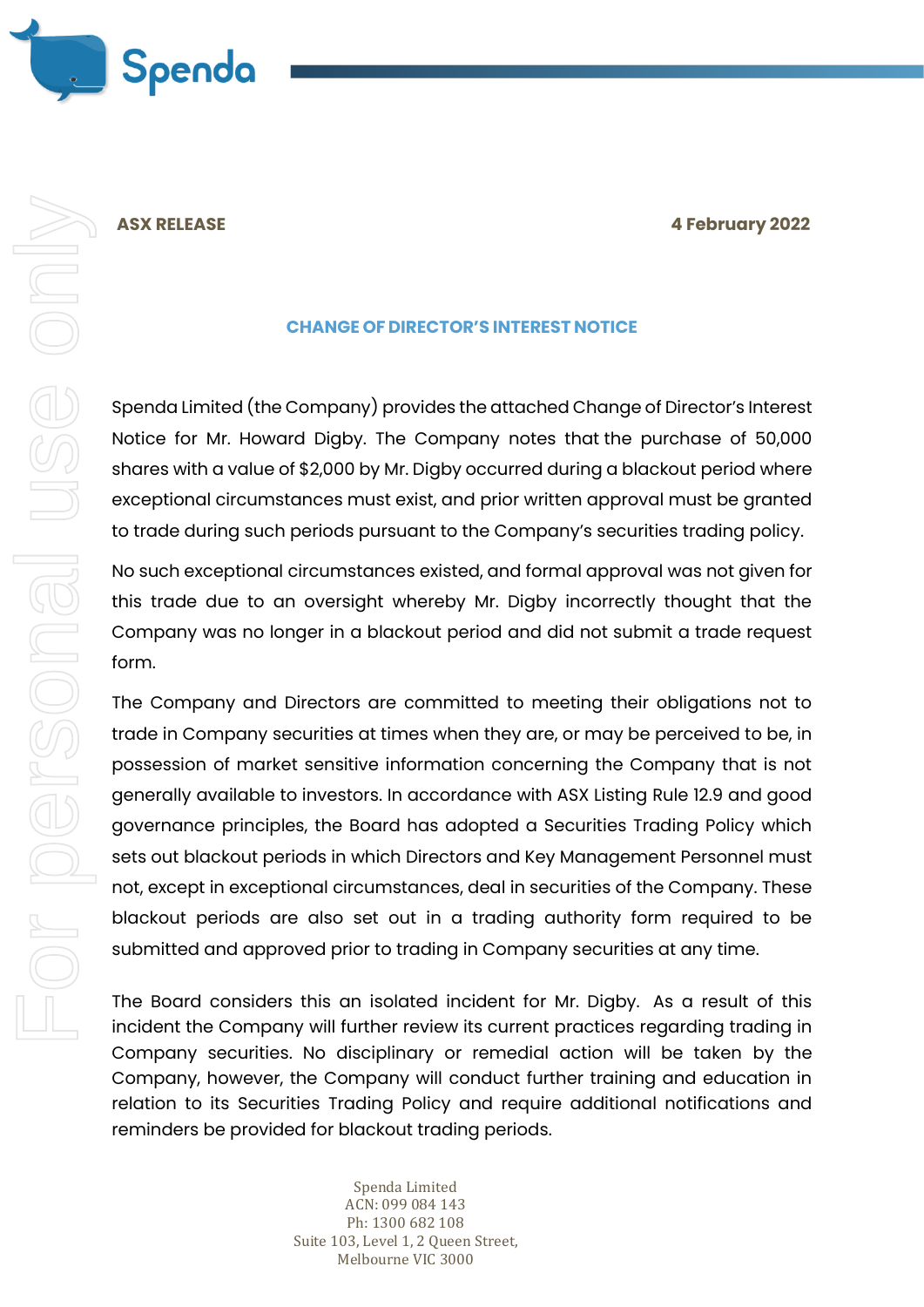

The Company has in place effective procedures whereby any intended change in Directors' interest and transactions in Company securities by the Directors are notified prior to the change occurring and again following the change, to ensure that Company can meet its disclosure obligations under listing rule 3.19A and disclose any changes to ASX within 5 business days.

Authorised by: Justyn Stedwell Company Secretary

> Spenda Limited ACN: 099 084 143 Ph: 1300 682 108 Suite 103, Level 1, 2 Queen Street, Melbourne VIC 3000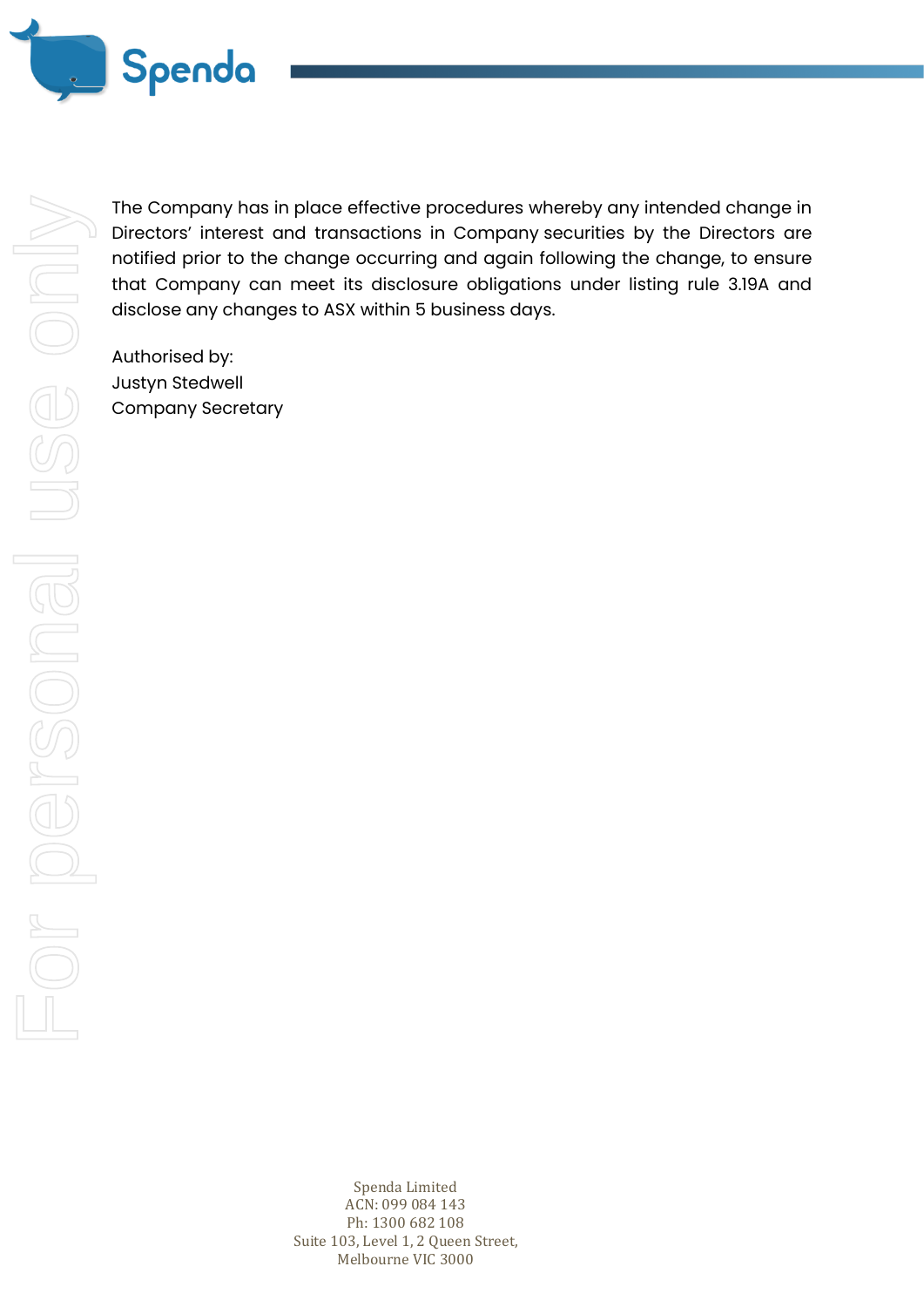*Rule 3.19A.2*

# Appendix 3Y

# Change of Director's Interest Notice

*Information or documents not available now must be given to ASX as soon as available. Information and documents given to ASX become ASX's property and may be made public.*

Introduced 30/09/01 Amended 01/01/11

|      | Name of entity: SPENDA LIMITED |
|------|--------------------------------|
| ACN: | 099 084 143                    |

We (the entity) give ASX the following information under listing rule 3.19A.2 and as agent for the director for the purposes of section 205G of the Corporations Act.

| <b>Name of Director</b> | <b>Howard Digby</b> |
|-------------------------|---------------------|
| Date of last notice     | 8 June 2021         |

#### Part 1 - Change of director's relevant interests in securities

*In the case of a trust, this includes interests in the trust made available by the responsible entity of the trust* 

Note: In the case of a company, interests which come within paragraph (i) of the definition of "notifiable interest of a director" should be disclosed in this part.

| Direct or indirect interest                                                                                                                         | Direct                                                                                                                                                                      |  |
|-----------------------------------------------------------------------------------------------------------------------------------------------------|-----------------------------------------------------------------------------------------------------------------------------------------------------------------------------|--|
| Nature of indirect interest<br>(including registered holder)<br>Note: Provide details of the circumstances giving rise to the relevant<br>interest. |                                                                                                                                                                             |  |
| Date of change                                                                                                                                      | 31 January 2022                                                                                                                                                             |  |
| No. of securities held prior to change                                                                                                              | 2,916,666 Shares (Direct)<br>666,666 Listed Options (Direct)<br>7,700,000 Shares (Indirect)<br>4,500,000 Unlisted Options (Indirect)<br>1,925,000 Listed Options (Indirect) |  |
| <b>Class</b>                                                                                                                                        | <b>Ordinary Shares</b>                                                                                                                                                      |  |
| <b>Number acquired</b>                                                                                                                              | 50,000                                                                                                                                                                      |  |
| <b>Number disposed</b>                                                                                                                              | Nil                                                                                                                                                                         |  |
| <b>Value/Consideration</b><br>Note: If consideration is non-cash, provide details and estimated valuation                                           | \$0.0395 per Share.                                                                                                                                                         |  |

<sup>+</sup> See chapter 19 for defined terms.